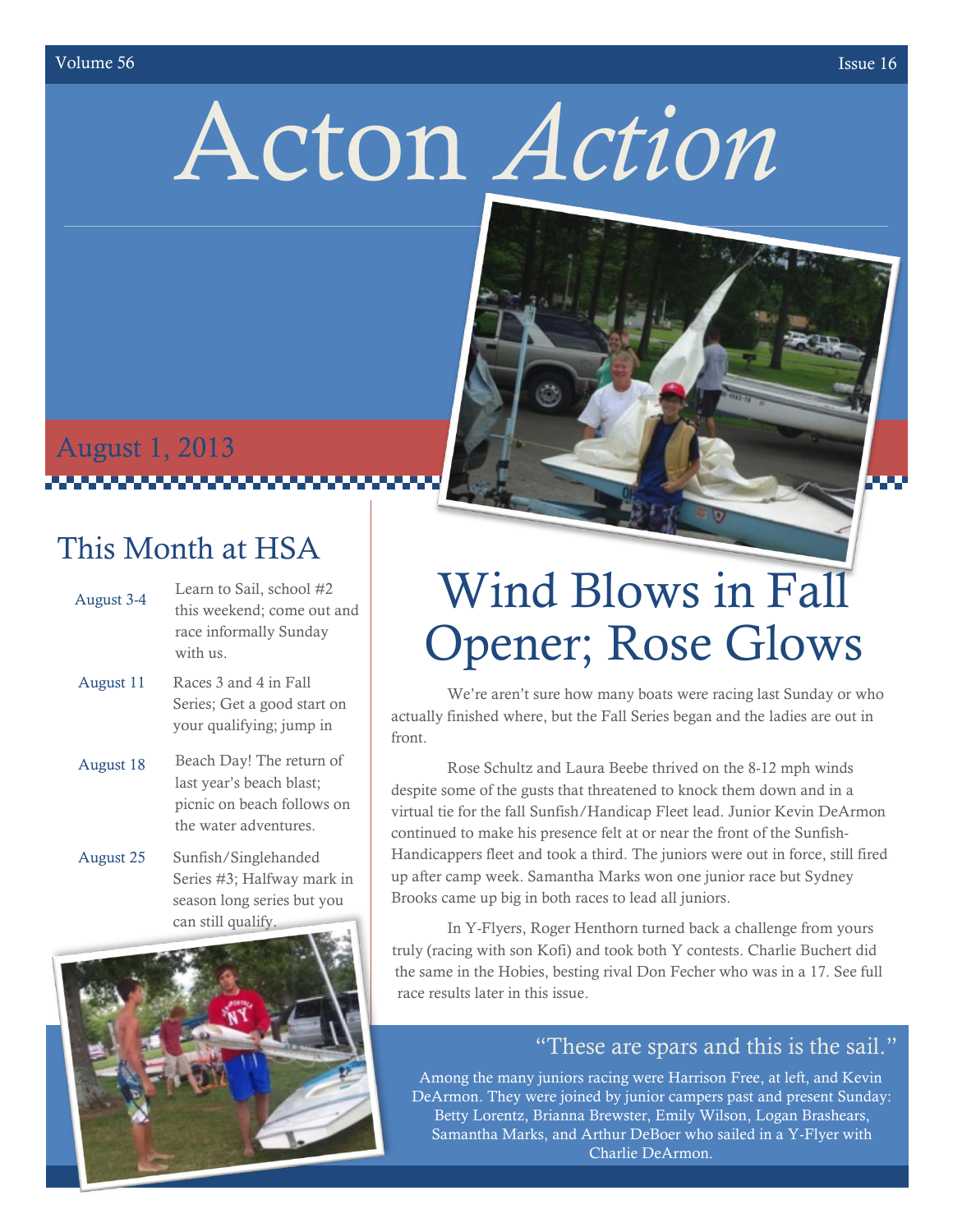Acton Action August 1, 2013





# Does Good Wind Make a Good Day?

The Answer is "Ya Betcha": Rose, Laura, Sydney, Kevin, Samantha Get Bullets – Everyone Has Fun on Gorgeous Race Day

#### **Senior Sunfish**

| Rose Schultz         | 3 1             | 4  |
|----------------------|-----------------|----|
| Laura Beebe          | 22              | 4  |
| Kevin DeArmon 15     |                 | 6  |
| <b>Pete Peters</b>   | 53              | 8  |
| Jerry Brewster       | 64              | 10 |
| Brianna Brewster 76  |                 | 13 |
| Brendan Draper 4 DNS |                 | 14 |
| Sam Marks            | <b>DNS 7 17</b> |    |
| <b>Betty Lorentz</b> | 108             | 18 |

### **Junior Sunfish**

| Sidney Brooks        | 31       | 4  |
|----------------------|----------|----|
| Harrison Free        | 42       | 6  |
| Megan DeArmon 5 3    |          | 8  |
| Samantha             | 1 DNS    | 11 |
| <b>Betty Lorentz</b> | 2 DNS    | 12 |
| Logan Brashears 66   |          | 12 |
| <b>Mystery Boat</b>  | DNS 4 14 |    |
| Emily Wilson         | DNF 5 14 |    |

#### **Y-Flyers**

| Roger Henthorn 11  | 2 |
|--------------------|---|
| Mike Stratton 2.2  |   |
| Charlie DeArmon 33 | 6 |
|                    |   |

### **Hobies**

| Charlie Bucher 11 |    | 2 |
|-------------------|----|---|
| Don Fecher        | 22 | 4 |

### Learn to Race Class Offered in August

Did you know that you could race every Sunday no matter what kind of boat you have? The Sunfish/Handicap start follows the Hobies and Y-Flyers starts each Sunday and all comers are welcome. And the Sunfish don't mind.

Not sure if you know what to do? Well, a Learn to Race class is being offered this month at HSA. If you are interested in trying out the race course, sign up for this class. It will be offered on a Saturday. We will teach you the simple basics of how to start, get around the few standard courses we use, and how to finish. And ... it's free to members. Write to midview@wildblue.net



*Pictured here: Paul Smyth, Andrew Wilson and mom Kathy Wilson*